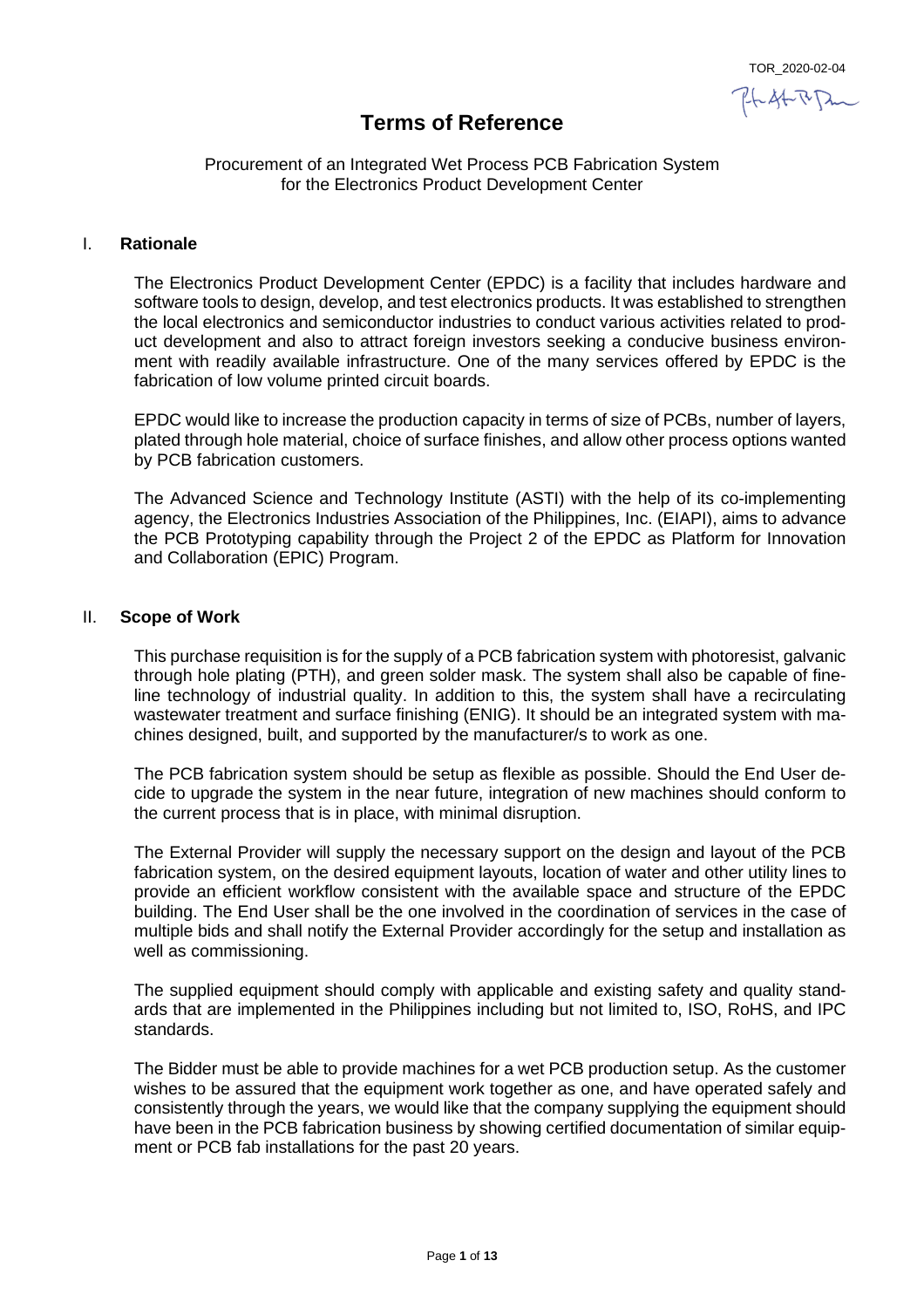The Bidder should also provide documentation showing similar PCB fabrication installations, although the configurations may be slightly different, elsewhere in the local or international markets for at least five (5) installations in the last 5 years.

Bid price should be inclusive of all costs necessary (permits, taxes and duties, etc.) DDP. DDP will be based on the rules of Incoterms 2010.

The Bid shall be for the entire Lot (PCB Production System) or on individual units as shown in Annex A. It shall be equal to or better than the specifications listed in Annex A in order to fully comply with the specifications as stated. The equipment list is not exact and can be substituted for by better equipment with combined capability.

## **Progress Payment Terms:**

- 1. Delivery of indicated equipment: Sixty (60) percent.
- 2. Installation, commissioning, user training, and acceptance: Forty (40) percent.

The Bidder who will comply with the Bid as one (1) lot, the End User shall require the External Provider to indicate the prices of each item individually (for future reference).

## **After Sales Service & Maintenance:**

The External Provider (Principal) shall have a local service, with an office address based in the Philippines for diagnosis, maintenance or repair of the system components.

#### **Warranty:**

Warranty period shall be three (3) years. For the first year, labor and parts shall be covered by the External Provider. For years 2 and 3, only labor shall be free of charge. During the Warranty period, the External Provider upon proper notification of the End User shall send representatives within two (2) working days to verify and troubleshoot the issue. Experts shall arrive within seven (7) calendar days at the site where the defect(s) of Supplies is (are) found to repair or replace.

The External Provider will bear all expenses arising from this repair/replacement. In case the problem cannot be resolved on site, the External Provider must immediately notify the End User. External Provider shall notify the End User estimated time for repair/replacement but the period for repair/replacement shall not be longer than five (5) weeks from the dispatch date of the defective and/or damaged items (See Bid Docs).

All costs arising from or in connection with the repair and/or replacement, including but not limited to customs duties, taxes and transportation fees shall be borne by the External Provider. In case the items dispatched for repair/replacement cannot be returned within the stipulated time, the External Provider shall bear all costs arising from and/or in connection with this delay. The External Provider shall extend the warranty period in days, from the day the issue has been reported to the day the repair/replacement has been successfully made, after the verification of the issue.

Any replacement or repair provided under warranty period shall be warranted by the External Provider for at least another three (3) months on top of the remaining warranty period from the date of finishing repair and/or installation of replaced items. Extended warranty shall only cover the repaired part of the equipment.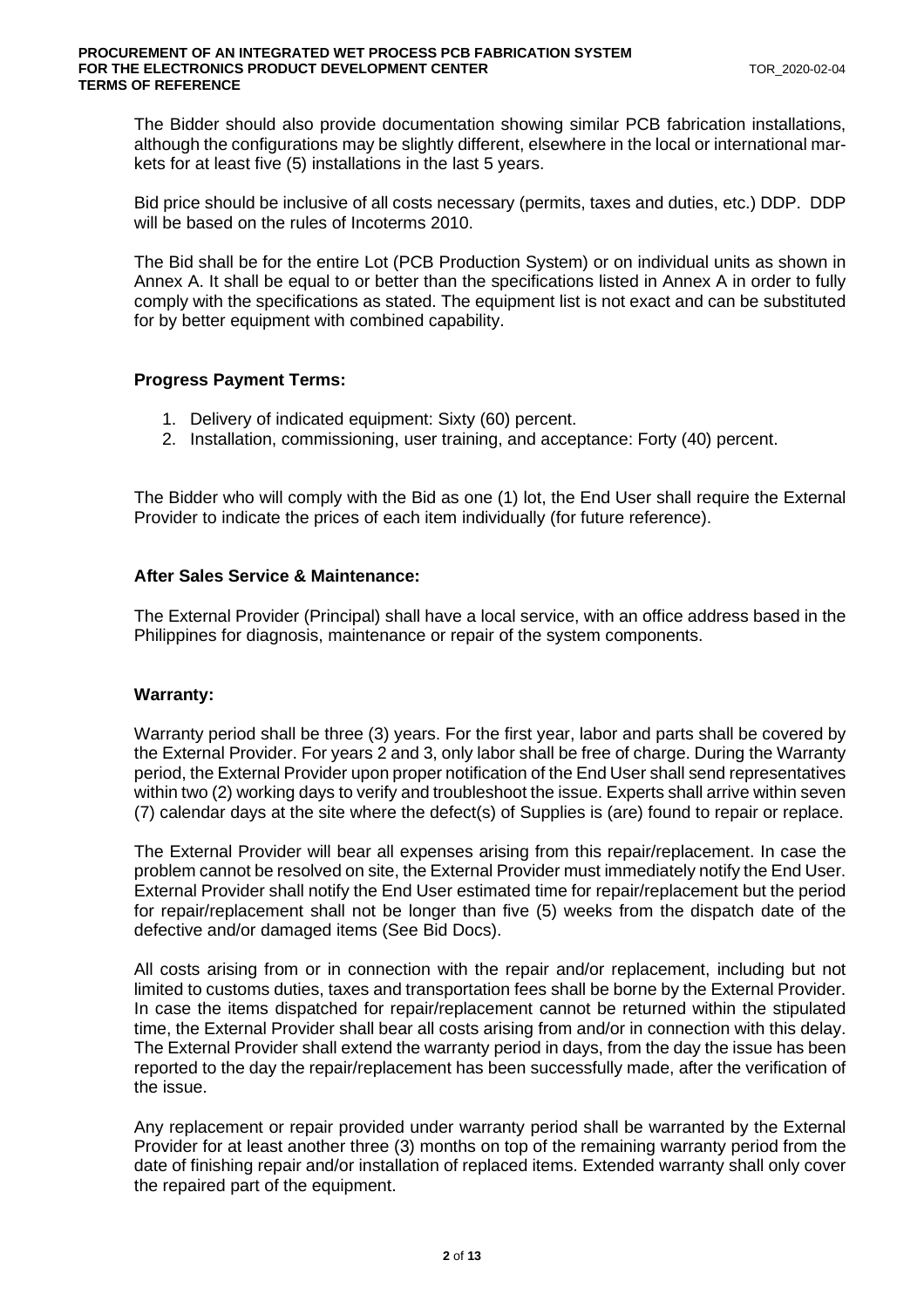## III. **Duties and Responsibilities of the Bidder**

- 1. Supply equipment with the specifications equal to or better than as shown in ANNEX A.
- 2. Provide at least three (3) copies of the operations, and service manual/documentation for the system in printed (hard copy) and two copies of electronic or soft copy formats.
- 3. Provide free technical support, equipment, and service for the the duration of the warranty, and training and certification on maintenance and repair for all the machines listed in Annex A.

## IV. **Responsibilities of ASTI and EPDC Project Team**

Reject any unit or any part thereof that fail to pass any test and/or inspection or do not conform to specifications.

# V. **Others**

• **Customer concerns** shall have response within two (2) days upon receipt of notification. Expert Technical Assistance within one (1) week.

#### **ANNEX A: PCB Production System, Wet Process**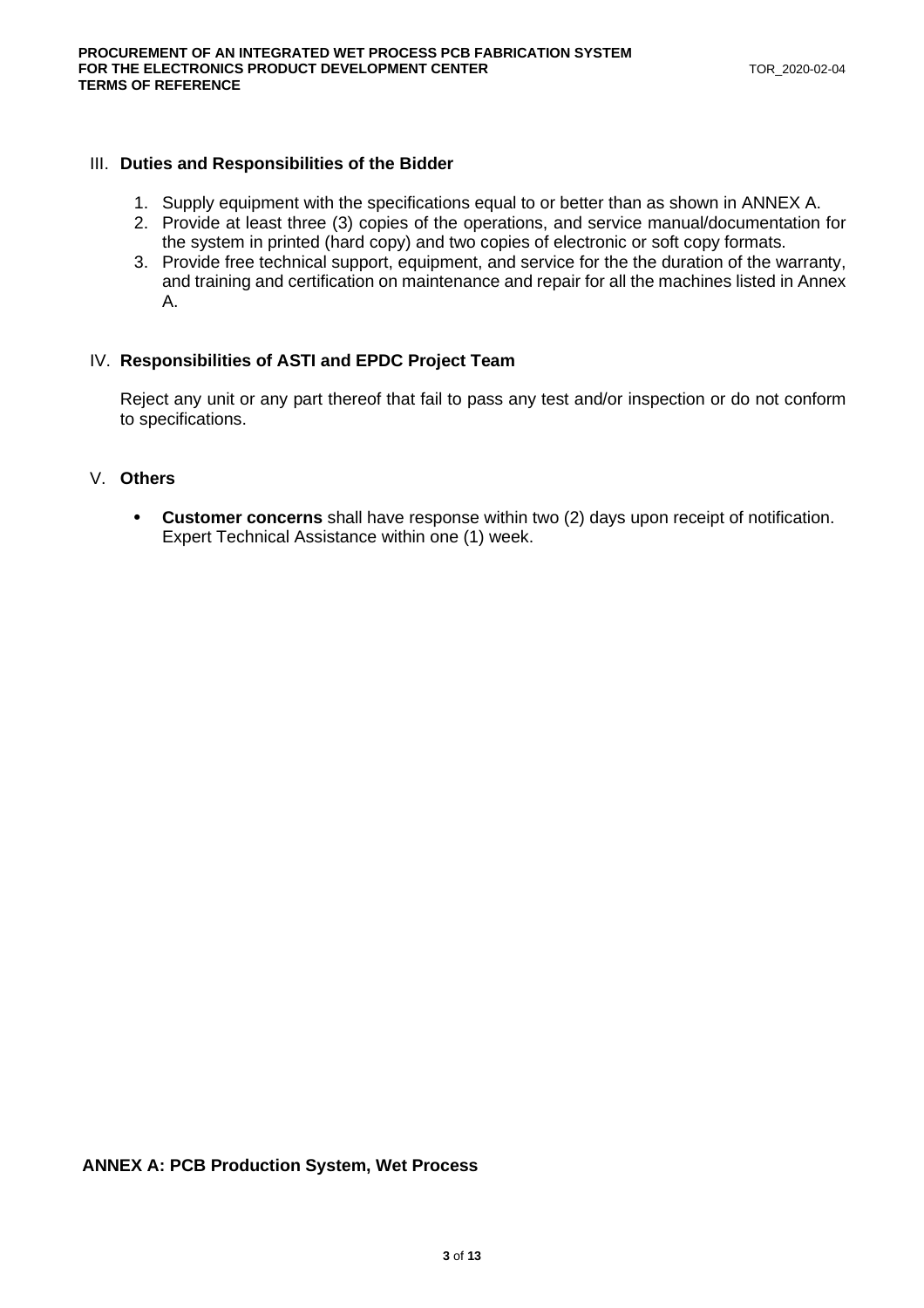- The PCB fabrication system should be supplied with all the necessary accessories including, but not limited to, power cables, user manuals, troubleshooting guides, quick-start guides, and schematics, and will operate in the EPDC operations environment with a 230VAC single phase supply except when explicitly indicated and agreed upon by the Buyer.
- With negative resist, galvanic through hole plating (PTH), green solder mask, and ENIG.
- Able to handle board size of up to 300 x 400 mm.
- Fine line resolution of 0.100 mm or better.
- Maximum capacity of not less than 3 sqm. per 8-hour shift.
- Wastewater filtration with drain water recirculation.
- Startup consumables for each machine.
- Year 1- free parts and labor warranty onsite support, training and certification on maintenance and repair for all machines.
- Years 2 and 3 free labor.

| <b>Item</b> | <b>Description</b>      | <b>Specifications</b>                                                                                                                                                                                                                                                                                                                                                                                                                                                                                                                                                                                                                                                                                                                                                                                                     | Quantity |
|-------------|-------------------------|---------------------------------------------------------------------------------------------------------------------------------------------------------------------------------------------------------------------------------------------------------------------------------------------------------------------------------------------------------------------------------------------------------------------------------------------------------------------------------------------------------------------------------------------------------------------------------------------------------------------------------------------------------------------------------------------------------------------------------------------------------------------------------------------------------------------------|----------|
| 1           | <b>PCB Board Cutter</b> | Ability to cut PCBs up to 3.0 mm in thickness<br>or aluminum up to 1.5 mm. If desired, cutting<br>of steel sheets up to 1 mm or plastic up to 5<br>mm is possible as well as cutting of film<br>sheet material or paper.<br>Cutting width of 500 mm.<br>Angle and scale tolerance of 0.1 mm.<br>Adjustable cutting angle and clearance.<br>Cutting width max. 530 mm<br>Two blades made of hardened and ground<br>steel<br>Spring loaded built-in clamping unit in the<br>front (removable)<br>Bedstop with metric scale in the right front<br>Fully adjustable back stop with metric scale<br>for batch work (0300 mm)<br>Angle and scale tolerance 0.1 mm<br>Durable full steel construction<br>All important parts angular adjustable<br>Simple exchange of blades<br>Adjustable cutting angle<br>Adjustable clearance |          |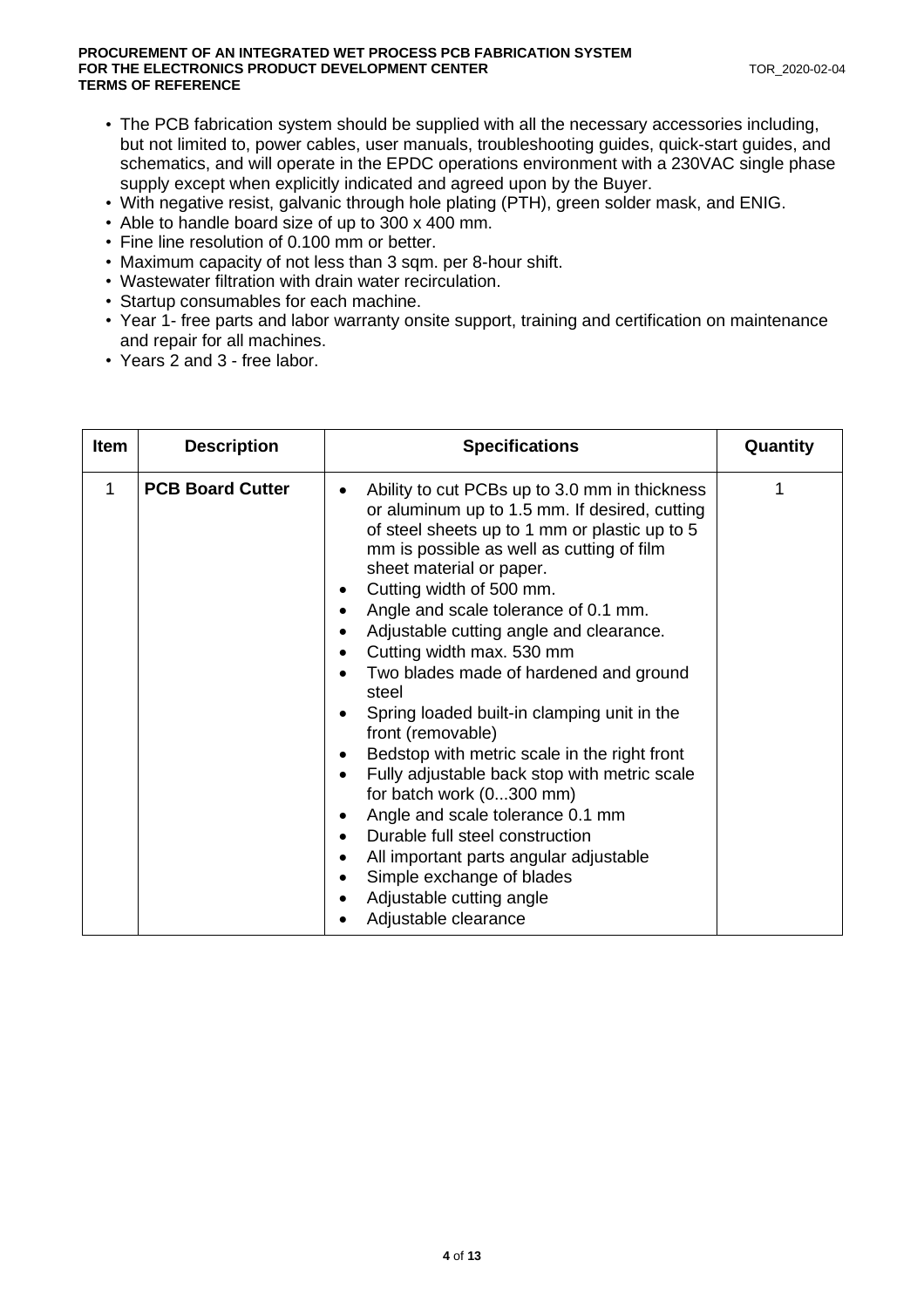| $\mathcal{P}$<br><b>Brush Cleaning</b><br>Oscillating brush with quick change system.<br>٠<br><b>Equipment</b><br>Adjustable brush oscillation frequency and<br>$\bullet$<br>transport speed.<br>Parallel height adjustment for the brushes.<br>٠<br>Equipped with finishing brushes.<br>٠<br>Full scale squeeze-off and hot air drying<br>compartment.<br>Working width: 300 mm<br>Board thickness (rigid boards only): 0.3 -<br>5 <sub>mm</sub><br>Board sizes max.: 300 mm x endless<br>٠<br>Brushing speed: 1360 rpm<br>Conveyor speed: 0.2 - 2 m/min<br>$\bullet$<br>Oscillation stroke: 10 mm<br>Oscillation frequency: 10 - 110 I/min<br>Rinsing system water consumption: 6.8 l/min.<br>Power supply: 220 - 240 V~, 50 - 60 Hz, 1P<br>$\bullet$<br>Includes a closed loop water management<br>$\bullet$<br>with filtration.<br>Bench top mounted with option to refit as<br>freestanding. | 1 |  |
|---------------------------------------------------------------------------------------------------------------------------------------------------------------------------------------------------------------------------------------------------------------------------------------------------------------------------------------------------------------------------------------------------------------------------------------------------------------------------------------------------------------------------------------------------------------------------------------------------------------------------------------------------------------------------------------------------------------------------------------------------------------------------------------------------------------------------------------------------------------------------------------------------|---|--|
|---------------------------------------------------------------------------------------------------------------------------------------------------------------------------------------------------------------------------------------------------------------------------------------------------------------------------------------------------------------------------------------------------------------------------------------------------------------------------------------------------------------------------------------------------------------------------------------------------------------------------------------------------------------------------------------------------------------------------------------------------------------------------------------------------------------------------------------------------------------------------------------------------|---|--|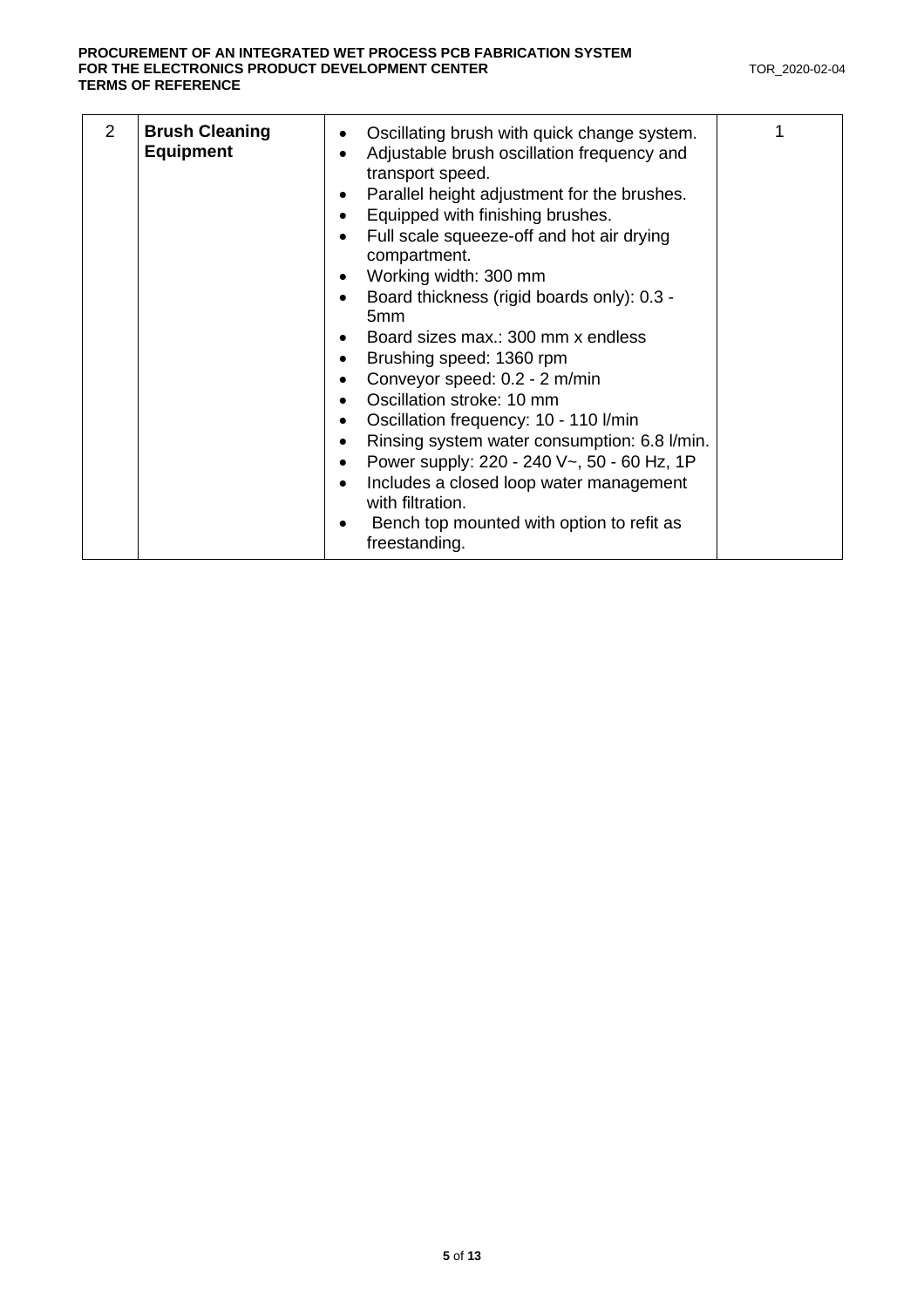| 3 | <b>CNC-drilling and</b><br><b>Contour Routing</b><br><b>Equipment</b> | This is a computer controlled drilling machine<br>$\bullet$<br>with Automatic Tool Change (ATC).<br>Allows direct processing of Excellon / Sieb &<br>Meyer drill data or HP/GL route data for pro-<br>ducing PCBs (drilling, cut-out-routing, isola-<br>tion milling) or routing/engraving plastics, alu-<br>minum and other metals.<br>With automatic 16-slot tool changer.<br>Can handle 19 inch rack boards<br>Integrated mechanical milling depth limiter<br>and pressure foot.<br>500-2000 watt vacuum cleaner + start<br>adapter for vacuum cleaner.<br>Manual, USB serial adapter, set of Allen<br>keys.<br>ATC air hose<br>$\bullet$<br>Can handle 300 x 400 mm PCBs.<br>Tool change, can hold: at least 16 automatic<br>/ semi-automatic 99 tools.<br>Power supply: 220 - 240 V~, 50 - 60 Hz, 1P.<br>+ vacuum cleaner (1500W).<br>Range of RPM: 3,000 - 63,000<br>٠<br>Traveling speed: $1 - 9,000$ mm/min<br>Software resolution: 0.00001mm (0.01µm)<br>Mechanical resolution: step resolution: Soft-<br>ware selectable: 1 mil, $\frac{1}{2}$ mil, $\frac{1}{4}$ mil (= 3,175<br>$µm$ ).<br>Tool diameter: $0.1$ mm $-3,175$ mm.<br>Position accuracy: 20 ppm (0.002%) over<br>the entire workspace.<br>Maximum position speed per axis:<br>9000mm/min (=150 mm/s).<br>Maximum working speed per axis:<br>9000mm/min (=150 mm/s), individual setting<br>on a per-tool basis, independent from posi-<br>tion speed.<br>Drill speed: $5$ holes/s (= 18.000 holes/h= 300<br>holes/min).<br>Includes full software/driver package support<br>for drilling and milling.<br>Board fixation: span fixing, clamp fixing, ref-<br>erence pin system, stack processing possi-<br>ble. | 1 |
|---|-----------------------------------------------------------------------|----------------------------------------------------------------------------------------------------------------------------------------------------------------------------------------------------------------------------------------------------------------------------------------------------------------------------------------------------------------------------------------------------------------------------------------------------------------------------------------------------------------------------------------------------------------------------------------------------------------------------------------------------------------------------------------------------------------------------------------------------------------------------------------------------------------------------------------------------------------------------------------------------------------------------------------------------------------------------------------------------------------------------------------------------------------------------------------------------------------------------------------------------------------------------------------------------------------------------------------------------------------------------------------------------------------------------------------------------------------------------------------------------------------------------------------------------------------------------------------------------------------------------------------------------------------------------------------------------------------------------------------------------------------------------------------|---|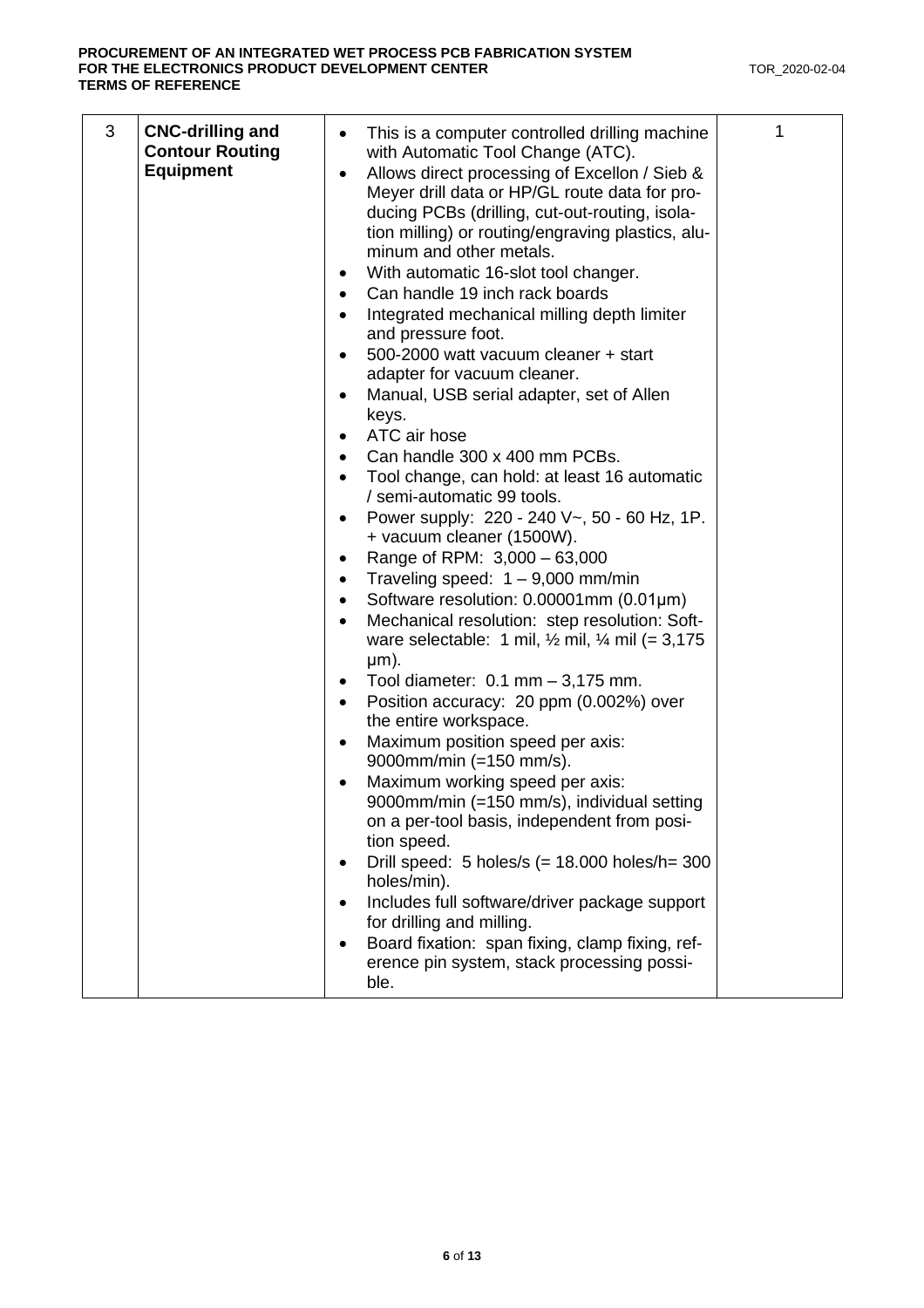| 4 | <b>Through Hole Plating</b><br><b>Machine</b> | Accommodate board size up to 300 x 400<br>mm.<br>DC gear motor with step-less variable stroke<br>$\bullet$<br>speed adjustment for bath agitation.<br>Treatment tank capacity: 20 l.<br>Galvanic copper tank capacity: 60 l.<br>Integrated air injection and stepless regu-<br>$\bullet$<br>lated rectifier for the galvanic plating tank.<br>Total of five (5) treatment tanks (cleaning,<br>$\bullet$<br>pre-dip, catalyst, intensifier, reserve tank)<br>and a separate galvanic plating tank.<br>Two treatment tanks equipped with thermo-<br>٠<br>statically controlled Teflon heater.<br>Heaters: 2 x 800 W.<br>$\bullet$<br>Rectifier: 2 x 6 V, 80 A.<br>٠<br>Power supply: 220 - 240 V~, 50 - 60 Hz, 1P                                                                                                                                                                                                                                                                         | 1 |
|---|-----------------------------------------------|-----------------------------------------------------------------------------------------------------------------------------------------------------------------------------------------------------------------------------------------------------------------------------------------------------------------------------------------------------------------------------------------------------------------------------------------------------------------------------------------------------------------------------------------------------------------------------------------------------------------------------------------------------------------------------------------------------------------------------------------------------------------------------------------------------------------------------------------------------------------------------------------------------------------------------------------------------------------------------------------|---|
| 5 | <b>Dry Film Laminator</b>                     | Easy and fast mounting of resist rollers of<br>$\bullet$<br>nearly all coil diameters.<br>Detachable inlet table for easy access to low<br>$\bullet$<br>resist roll.<br>Adjustable laminating speed.<br>Electrically heated lamination rollers with uni-<br>form temperature distribution.<br>Separate transport rollers for non-creasing<br>laminate transport.<br>Digital setting and read out of lamination tem-<br>perature.<br>Manually adjustable lamination pressure for<br>all common dry film resists with 3 and 5 inch<br>core diameter.<br>Suitable for solder mask application.<br>Lamination width max.: 400 mm<br>Transport width max.: 440 mm<br>Board thickness: $0.3 - 5$ mm<br>Board size: Min 50 x 50mm; max. 450mm x<br>endless<br>Lamination speed: Adjustable<br>Resist tension: Adjustable<br>Lamination pressure: 0.2-1.2 m/min adjusta-<br>ble<br>Roller temperature: Adjustable<br>Temperature range: 20-120 °C<br>Power supply: 220 - 240 V~, 50 - 60 Hz, 1P | 1 |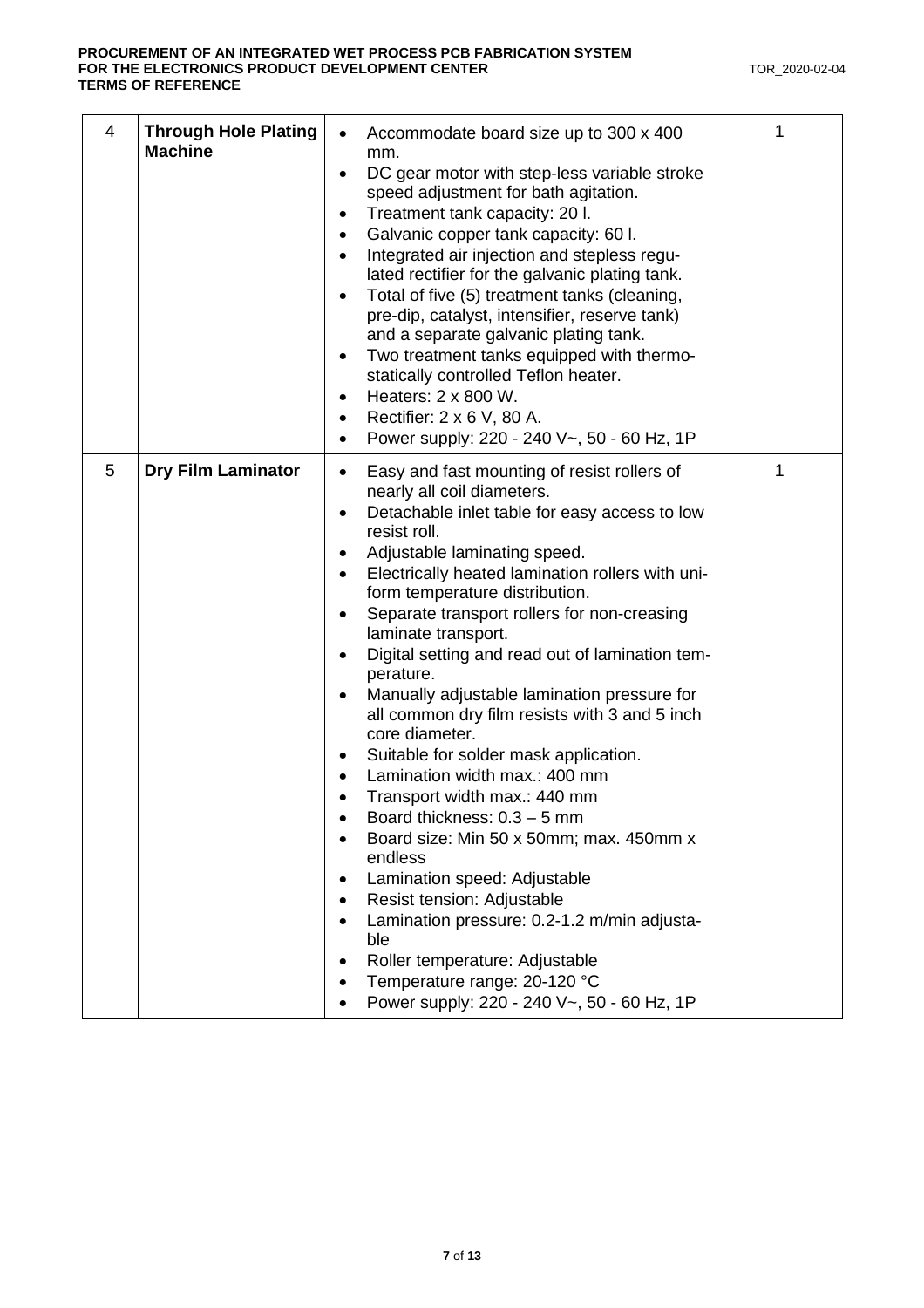| 6 | <b>PCB Developing Ma-</b><br>chine | Maximum capacity of not less than $3 \text{ m}^2$ per<br>8-hour shift.<br>Maximum board size of 300 x 400 mm.<br>$\bullet$<br>Line resolution of 0.100 mm or better.<br>$\bullet$<br>Magnetic centrifugal pump for developer cir-<br>culation.<br>Transparent lid with safety switch.<br>$\bullet$<br>Removable board holder with locking position<br>for drip-off.<br>Integrated rinsing zone with drip-off holder.<br>$\bullet$<br>Maintenance free design with self-cleaning<br>nozzles and magnetic pump.<br>In-built 1000W quartz heater.<br>$\bullet$<br>Power supply: 220 - 240 V~, 50-60 Hz, 1P<br>$\bullet$                     | 1 |
|---|------------------------------------|------------------------------------------------------------------------------------------------------------------------------------------------------------------------------------------------------------------------------------------------------------------------------------------------------------------------------------------------------------------------------------------------------------------------------------------------------------------------------------------------------------------------------------------------------------------------------------------------------------------------------------------|---|
| 7 | <b>PCB Etching Ma-</b><br>chine    | Maximum capacity of not less than 3 $m2$ per<br>$\bullet$<br>8-hour shift.<br>Maximum board size of 300 x 400 mm.<br>$\bullet$<br>Line resolution of 0.100 mm or better.<br>Magnetic centrifugal pump for developer cir-<br>culation.<br>Transparent lid with safety switch.<br>$\bullet$<br>Removable board holder with locking position<br>$\bullet$<br>for drip-off.<br>Integrated rinsing zone with drip-off holder.<br>$\bullet$<br>Maintenance free design with self-cleaning<br>nozzles and magnetic pump.<br>In-built 1000W quartz heater.<br>$\bullet$<br>Power supply: 220 - 240 V~, 50-60 Hz, 1P                              | 1 |
| 8 | <b>PCB Stripping Ma-</b><br>chine  | Maximum capacity of not less than 3 $m2$ per 8-<br>$\bullet$<br>hour shift.<br>Working width of 400 mm.<br>$\bullet$<br>Line resolution of 0.100 mm or better.<br>Foot-activated fresh water spray zone with<br>splash protection.<br>Magnetic centrifugal pump for developer circu-<br>$\bullet$<br>lation.<br>Integrated mechanical squeeze dryer.<br>٠<br>Transparent top with security switch.<br>$\bullet$<br>Maintenance free design and easy disassem-<br>$\bullet$<br>bly and full access to all inner parts without<br>special tools.<br>In-built 1000W quartz heater.<br>Power supply: 220 - 240 V~, 50-60 Hz, 1P<br>$\bullet$ | 1 |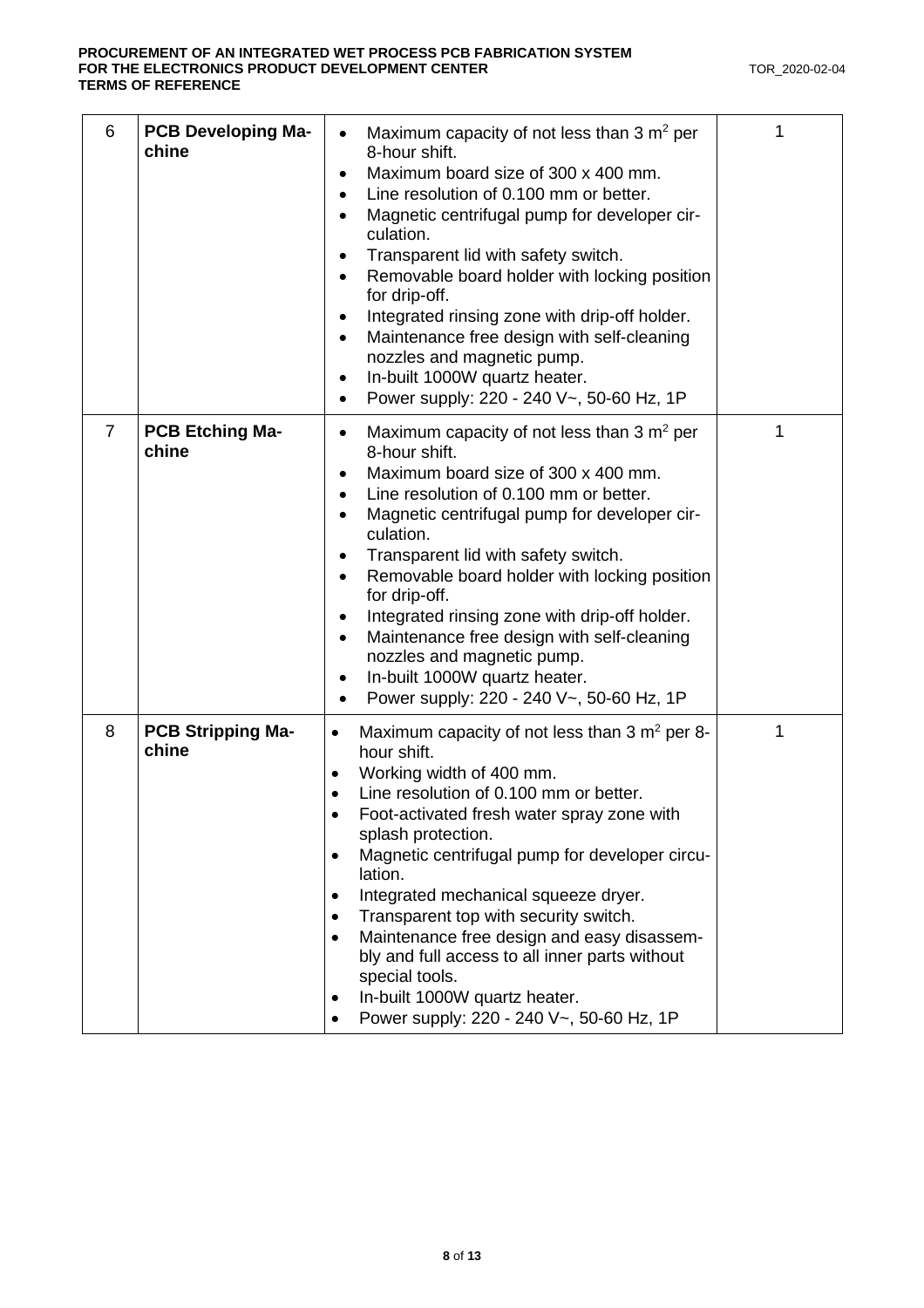| 9  | <b>PCB Exposure Unit</b> | Banks of 2 x 7 super-actinic UV tubes (20W)<br>$\bullet$<br>each).<br>Independent controls for top and bottom UV<br>$\bullet$<br>light banks.<br>Suitable for exposing and curing solder<br>mask.<br>Suitable for fine-line PCBs.<br>$\bullet$<br>Maintenance free vacuum with gauge display<br>$\bullet$<br>(1380 l/hour).<br>Digital countdown timer (1 sec. to 9 min 59<br>sec.) with auto-reset and beeper, ammeter,<br>and cooling fans for extended exposure time.<br>Minimum exposure area of 300 x 400 mm.<br>٠<br>Power supply: 220 - 240 V~, 50 - 60Hz, 1P<br>$\bullet$<br>Special reflectors for minimum undercut<br>$\bullet$<br>Analogue light emission display<br>Lower exposure surface from 8 mm special<br>glass<br>Upper exposure area from structured Mylar<br>foil in a sturdy frame<br>Working area 570 x 300 mm<br>$\bullet$<br>Built in cooling fan allows long time exposure<br>$\bullet$<br>or baking processes<br>Separate choice of upper/low exposure pos-<br>sible<br>Sturdy steel housing | 1 |
|----|--------------------------|-------------------------------------------------------------------------------------------------------------------------------------------------------------------------------------------------------------------------------------------------------------------------------------------------------------------------------------------------------------------------------------------------------------------------------------------------------------------------------------------------------------------------------------------------------------------------------------------------------------------------------------------------------------------------------------------------------------------------------------------------------------------------------------------------------------------------------------------------------------------------------------------------------------------------------------------------------------------------------------------------------------------------|---|
| 10 | Photoplotter             | Stand alone unit - no separate PC required.<br>٠<br>Includes full software package for additional<br>$\bullet$<br>functionalities such as film arrangement, print<br>preview, aperture editing, negative plotting,<br>and image mirroring.<br>Output resolution of 16256 x 12700 dpi.<br>Plotting speed of 7 mm of film width per mi-<br>nute.<br>Source light: Laser diode (670 nm - red).<br>Data input format: Gerber (RS 274D, RS<br>274X), high resolution BMP.<br>Data transfer thru USB stick or via USB ca-<br>ble.<br>Changeable plot speeds (at least three set-<br>tings).<br>Can support board size of 300 x 400 mm.<br>Power supply: 220 - 240 V~, 50 - 60Hz, 1P                                                                                                                                                                                                                                                                                                                                           | 1 |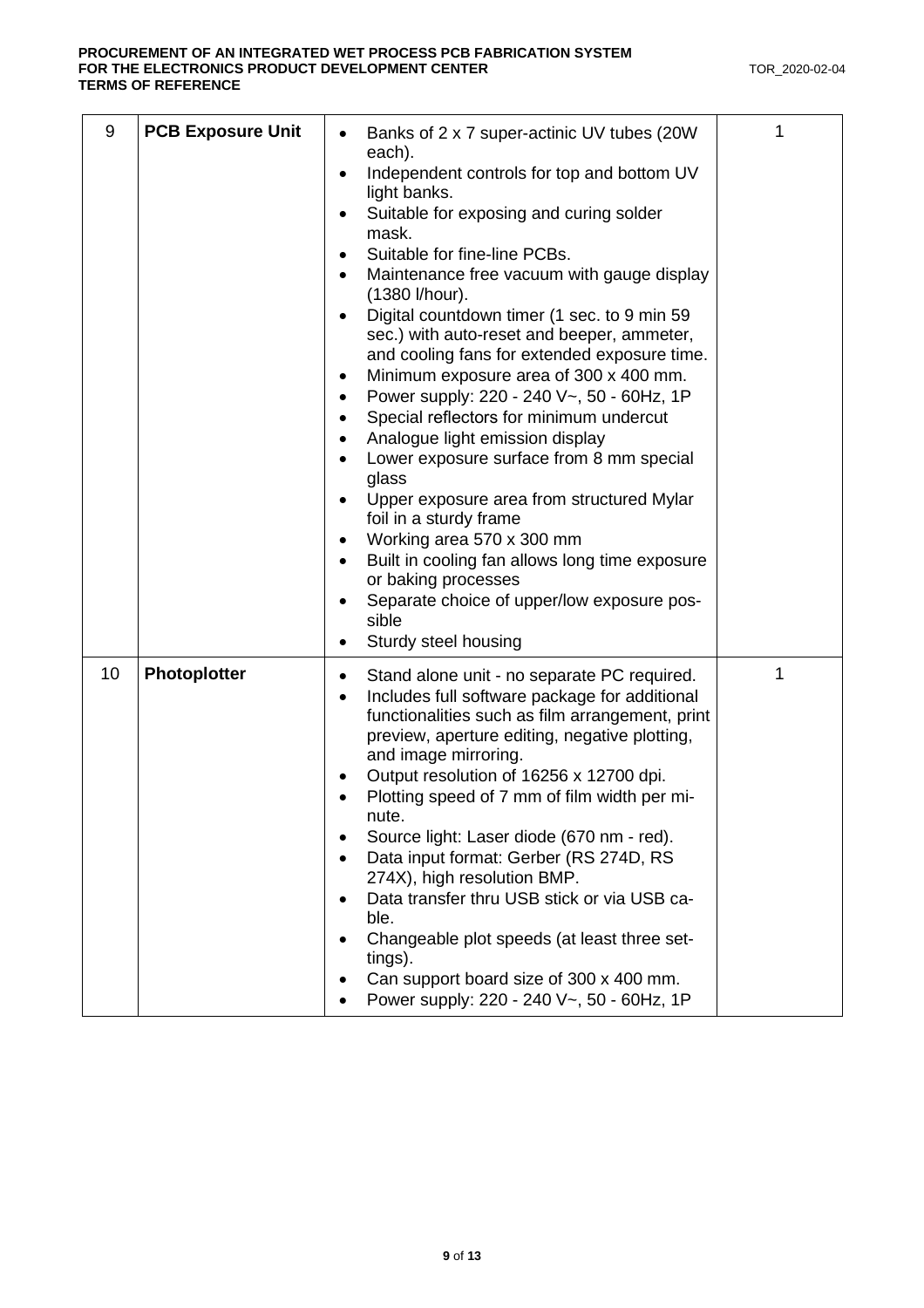| 11 | One (1) Lot Recircu-<br>lating Wastewater<br><b>Treatment</b>      | Rinsing waste water treatment using ion ex-<br>change technology. Should decrease chemi-<br>cal oxygen demand with post treatment of<br>etching and galvanic rinsing water.<br>Filter arrangement: a cotton pre-filter, two<br>$\bullet$<br>cation filters, and a pH neutraliser.<br>Storage sump tank capacity: 220 litres.<br>Cleaning capacity: 20 I/hour.<br>$\bullet$<br>Lower and upper sump control switches.<br>Built-in hose pump.<br>$\bullet$<br>In-built pH meter.<br>Integrated cotton filter candle 10 µm (active<br>carbon filter)<br>Significant change of color when loaded with<br>metals<br>$\bullet$<br>Can additionally do PH neutralization and<br>discharge to the drain, if desired.<br>Includes drain water recirculation.<br>$\bullet$<br>Regeneration of ion exchange resins by sup-<br>plier or by user at little cost<br>Drain water quality should be in accordance<br>with Philippine regulations including but not<br>limited to, RA 9275 - Clean Water Act, RA<br>1364 - Sanitary Engineering Law, and DENR<br>AO 35 - Revised Effluent Regulations of<br>1990.<br>Power supply: 220 - 240 V~, 50 - 60 Hz, 1P | 1 |
|----|--------------------------------------------------------------------|------------------------------------------------------------------------------------------------------------------------------------------------------------------------------------------------------------------------------------------------------------------------------------------------------------------------------------------------------------------------------------------------------------------------------------------------------------------------------------------------------------------------------------------------------------------------------------------------------------------------------------------------------------------------------------------------------------------------------------------------------------------------------------------------------------------------------------------------------------------------------------------------------------------------------------------------------------------------------------------------------------------------------------------------------------------------------------------------------------------------------------------------|---|
| 12 | <b>Surface Finish</b><br><b>Chemical Nickel and</b><br>Gold (ENIG) | Suitable for lead-free soldering, contact<br>switches, AL-wire bonding, and high aspect<br>ratio boards.<br>Can support board size of up to 300 x 400<br>mm.<br>Completely planar surface finish for surface-<br>mounted devices.<br>E-Test compatible.<br>Produces PCBs with long storage time, as<br>long as 12 months, and excellent resistance<br>to ageing.<br>DC gear motor with step-less variable stroke<br>speed adjustment for bath agitation.<br>Treatment tank capacity: 20 l.<br>Galvanic copper tank capacity: 60 l.<br>Integrated air injection and step-less regu-<br>lated rectifier for the galvanic plating tank.<br>Total of five (5) treatment tanks (cleaning,<br>pre-dip, catalyst, intensifier, reserve tank)<br>and a separate galvanic plating tank.<br>Two treatment tanks equipped with thermo-<br>statically controlled teflon heater.<br>Heaters: 2 x 800 W.<br>Rectifier: 2 x 6 V, 80 A.<br>Power supply: 220 - 240 V~, 50 - 60 Hz, 1P                                                                                                                                                                          | 1 |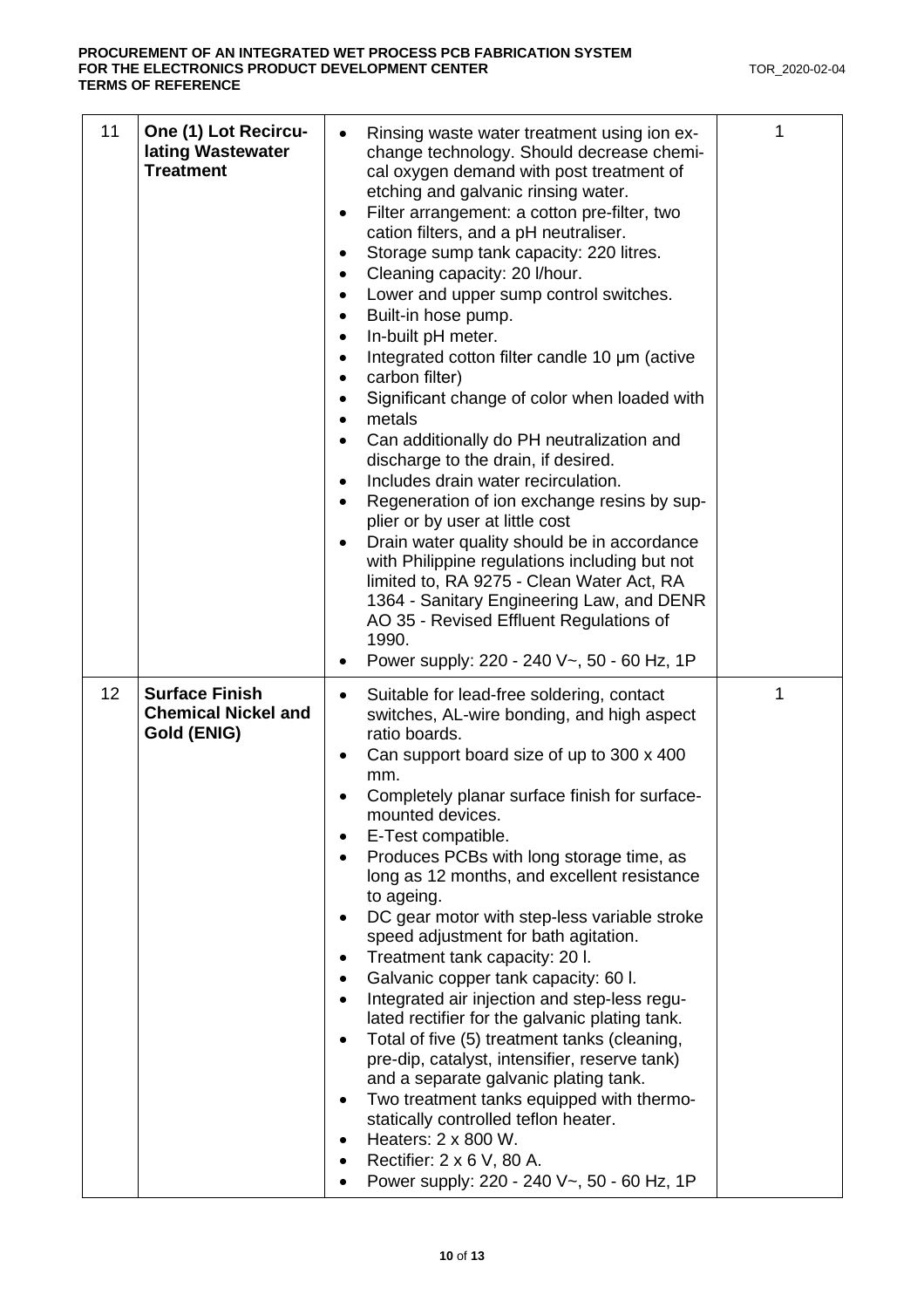| One (1) Lot Rapid Prototyping Upgrade Accessories |                                                       |                                                                                                                                                                                                                                                                                                                                                                                    |          |
|---------------------------------------------------|-------------------------------------------------------|------------------------------------------------------------------------------------------------------------------------------------------------------------------------------------------------------------------------------------------------------------------------------------------------------------------------------------------------------------------------------------|----------|
| <b>Item</b>                                       | <b>Description</b>                                    | <b>Specification</b>                                                                                                                                                                                                                                                                                                                                                               | Quantity |
| 1                                                 | <b>Film Punch</b>                                     | Additional accessory for the Photoplotter.<br>$\bullet$<br>Can support films for board size up to 300 x 400<br>$\bullet$<br>mm.<br>In-built magnifier for layout position control.<br>$\bullet$<br>X and Y axes adjustment with handwheel.<br>$\bullet$<br>LED light for the punch bush.<br>$\bullet$<br>Includes pins for fixing the layout with reference<br>$\bullet$<br>holes. | 1 set    |
| $\overline{2}$                                    | <b>Dark Room</b>                                      | Portable and easy to disassemble.<br>$\bullet$<br>Provide total blackout.<br>$\bullet$<br>Additional accessory for the Photoplotter.<br>$\bullet$<br>One tank each for developing, fixing, and rinsing.<br>$\bullet$<br>Tank accessories such as covers and hoses for<br>$\bullet$<br>emptying.<br>External dimensions: 200 x 120 x 120 cm.<br>$\bullet$                           | 1 set    |
| 3                                                 | Photoplotter<br><b>Film Processing</b><br><b>Unit</b> | Additional accessory for the Photoplotter.<br>$\bullet$<br>One tank each for developing, fixing, and rinsing.<br>$\bullet$<br>Tank accessories such as covers and hoses for<br>$\bullet$<br>emptying.                                                                                                                                                                              | 1 set    |
| $\overline{4}$                                    | <b>CNC/Milling</b>                                    | Depth limiter<br>$\bullet$<br>Pressure foot<br>$\bullet$<br><b>USB Camera</b><br>$\bullet$<br>Enhanced dust extraction system<br>$\bullet$<br>Vacuum table<br>$\bullet$<br>Protective hood and rack<br>$\bullet$<br><b>Calibration board</b><br>$\bullet$<br><b>Tool boxes</b><br><b>Glider for Depth Limiter</b>                                                                  | 1 set    |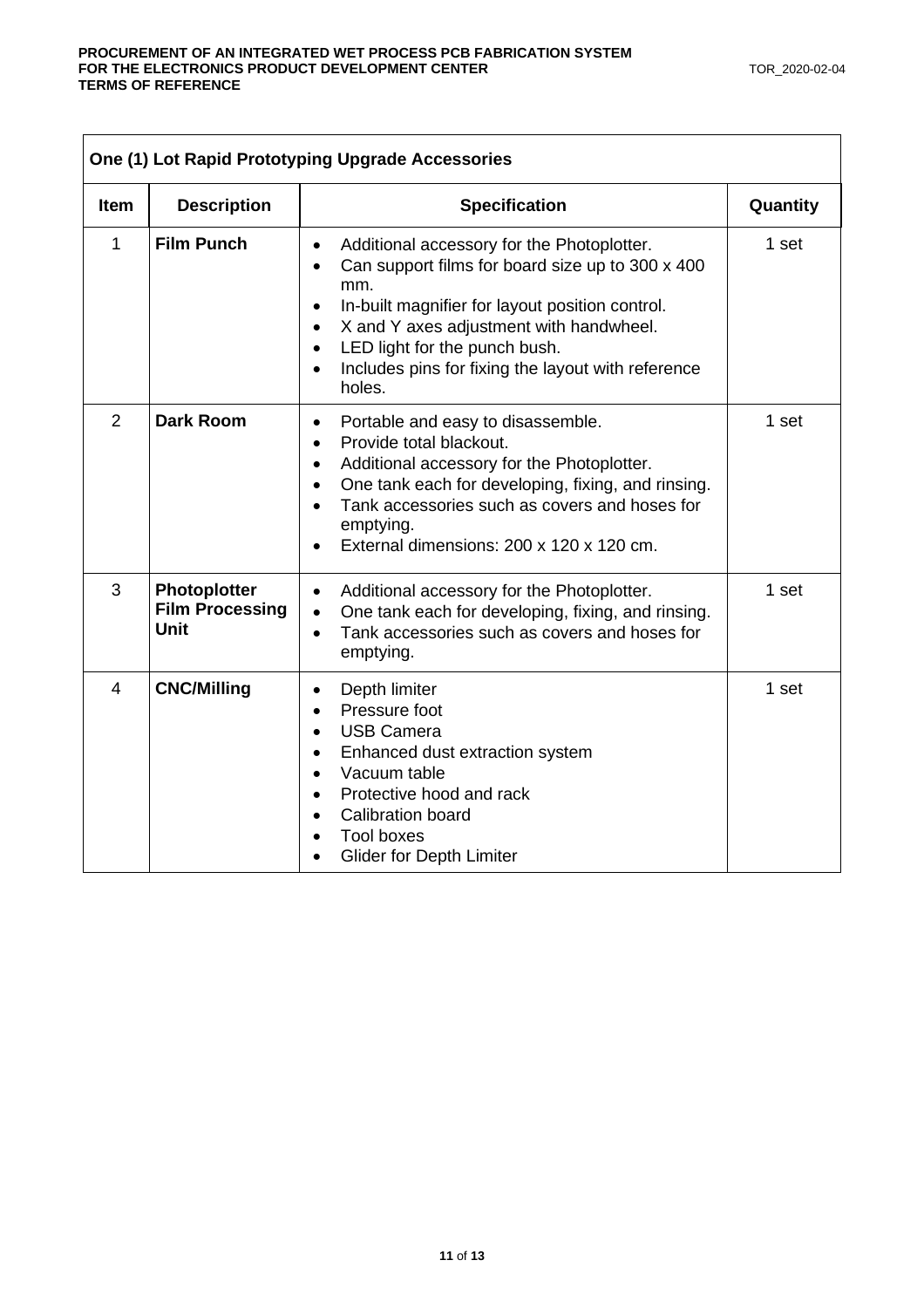# **ANNEX B: OTHER REQUIREMENTS**

| <b>Item</b> | <b>Description</b>                           | <b>Specifications</b>                                                                                                                                                                                                                                                                                                                                                                                                                                                                                                                                                                                                                                                                                                                                                                                                                                                                                |
|-------------|----------------------------------------------|------------------------------------------------------------------------------------------------------------------------------------------------------------------------------------------------------------------------------------------------------------------------------------------------------------------------------------------------------------------------------------------------------------------------------------------------------------------------------------------------------------------------------------------------------------------------------------------------------------------------------------------------------------------------------------------------------------------------------------------------------------------------------------------------------------------------------------------------------------------------------------------------------|
| 1           | <b>Site Acceptance Test</b><br>(SAT) at EPDC | SAT of equipment shall cover the following fields: quantity,<br>marking, origin, technical specifications, operation under ap-<br>plied standards.<br>Testing and setup of equipment would be carried out<br>by External Provider as part of SAT. For multiple bids,<br>the End User shall coordinate with the External Pro-<br>viders regarding testing and setup.<br>During SAT, EPP Training must be provided to at<br>least 10 participants from ASTI and EPDC.<br>Training should be a minimum of five (5) days and<br>$\bullet$<br>may be extended as needed to ensure maximum re-<br>tention.<br>External Provider and Representative shall sign on<br>the Certificate.<br>If Representative fails to sign the Certificate of Ac-<br>ceptance upon completion of the tests, the aforemen-<br>tioned shall immediately notify the External Provider<br>in writing the reasons for the failure. |
| 2           | <b>Documentation</b>                         | The Bidder is required to provide the following list of docu-<br>ments:<br>Technical Literature of instruments listed in offer.<br>a. Product Datasheets<br>b. User Handbook/Operators Manual/Quick-start<br>Guide (after award of tender)<br>c. Technical Manuals (after award of tender)<br>List of project references in Asia of similar project<br>scale.<br>Provide a comprehensive checklist of equipment and<br>accessories.                                                                                                                                                                                                                                                                                                                                                                                                                                                                  |
|             | <b>Delivery</b>                              | Must be delivered to EPDC Bldg., MIRDC Com-<br>pound, Bicutan, Taguig City.<br>All equipment should come in separate boxes irre-<br>spective of size and weight.<br>Equipment and starter chemicals shall be shipped<br>separately.<br>Startup supplies should be sufficient to support com-<br>missioning and turnover test, and initial production<br>run for the entire system.<br>Final delivery and acceptance covering commission-<br>ing, testing, training, and test production is on or be-<br>fore June 15, 2020 (delivery beyond this date will be<br>subject to availability of funds).                                                                                                                                                                                                                                                                                                  |